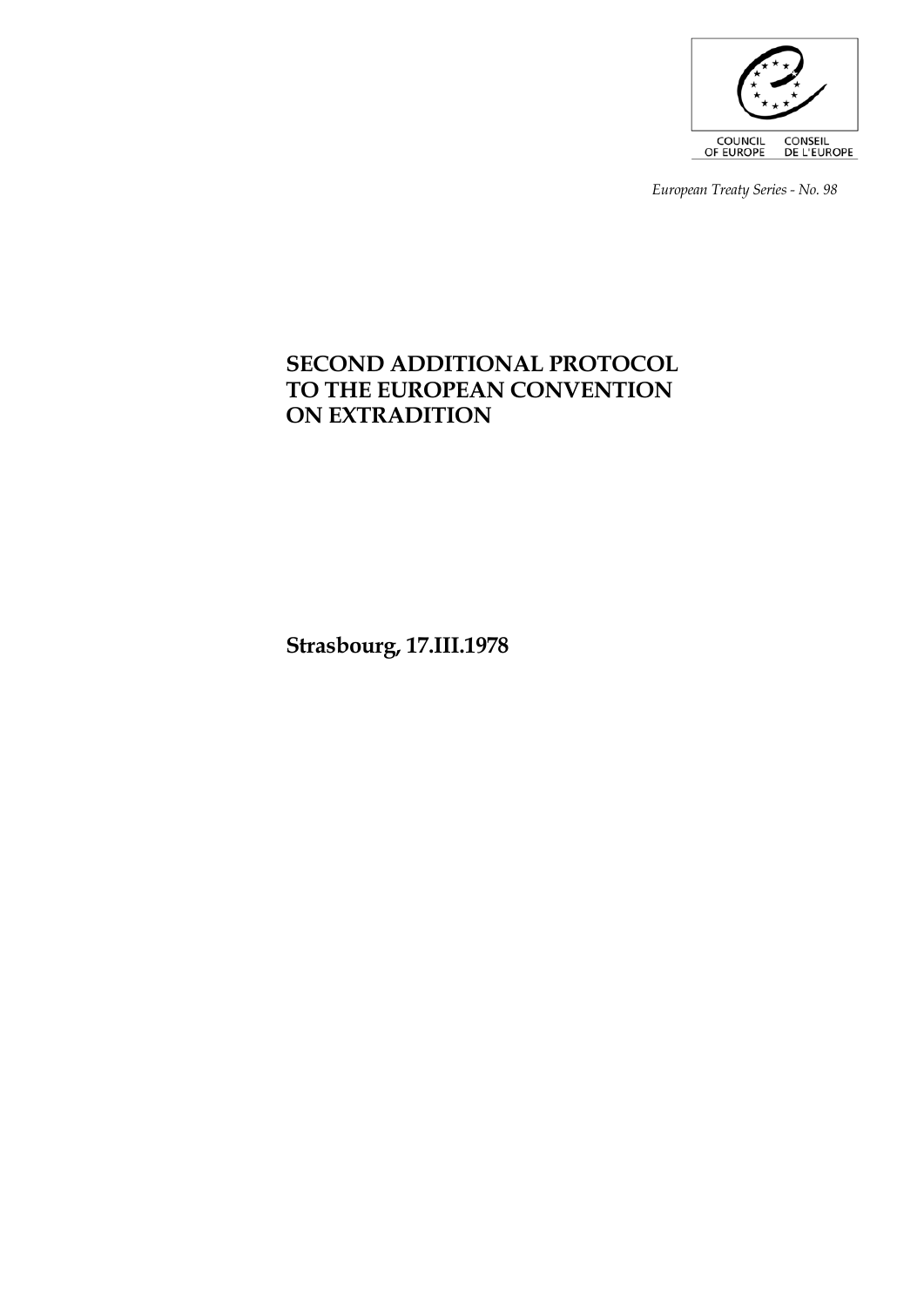The member States of the Council of Europe, signatory to this Protocol,

 Desirous of facilitating the application of the European Convention on Extradition opened for signature in Paris on 13 December 1977 (hereinafter referred to as "the Convention") in the field of fiscal offences;

Considering it also desirable to supplement the Convention in certain other respects,

Have agreed as follows:

### **Chapter I**

# **Article 1**

 Paragraph 2 of Article 2 of the Convention shall be supplemented by the following provision: "This right shall also apply to offences which are subject only to pecuniary sanctions."

# **Chapter II**

# **Article 2**

Article 5 of the Convention shall be replaced by the following provisions:

"Fiscal offences

- 1 For offences in connection with taxes, duties, customs and exchange extradition shall take place between the Contracting Parties in accordance with the provisions of the Convention if the offence, under the law of the requested Party, corresponds to an offence of the same nature.
- 2 Extradition may not be refused on the ground that the law of the requested Party does not impose the same kind of tax or duty or does not contain a tax, duty, custom or exchange regulation of the same kind as the law of the requesting Party."

# **Chapter III**

#### **Article 3**

The Convention shall be supplemented by the following provisions:

### "Judgments in absentia

 1 When a Contracting Party requests from another Contracting Party the extradition of a person for the purpose of carrying out a sentence or detention order imposed by a decision rendered against him *in absentia*, the requested Party may refuse to extradite for this purpose if, in its opinion, the proceedings leading to the judgment did not satisfy the minimum rights of defence recognised as due to everyone charged with criminal offence. However, extradition shall be granted if the requesting Party gives an assurance considered sufficient to guarantee to the person claimed the right to a retrial which safeguards the rights of defence. This decision will authorise the requesting Party either to enforce the judgment in question if the convicted person does not make an opposition or, if he does, to take proceedings against the person extradited.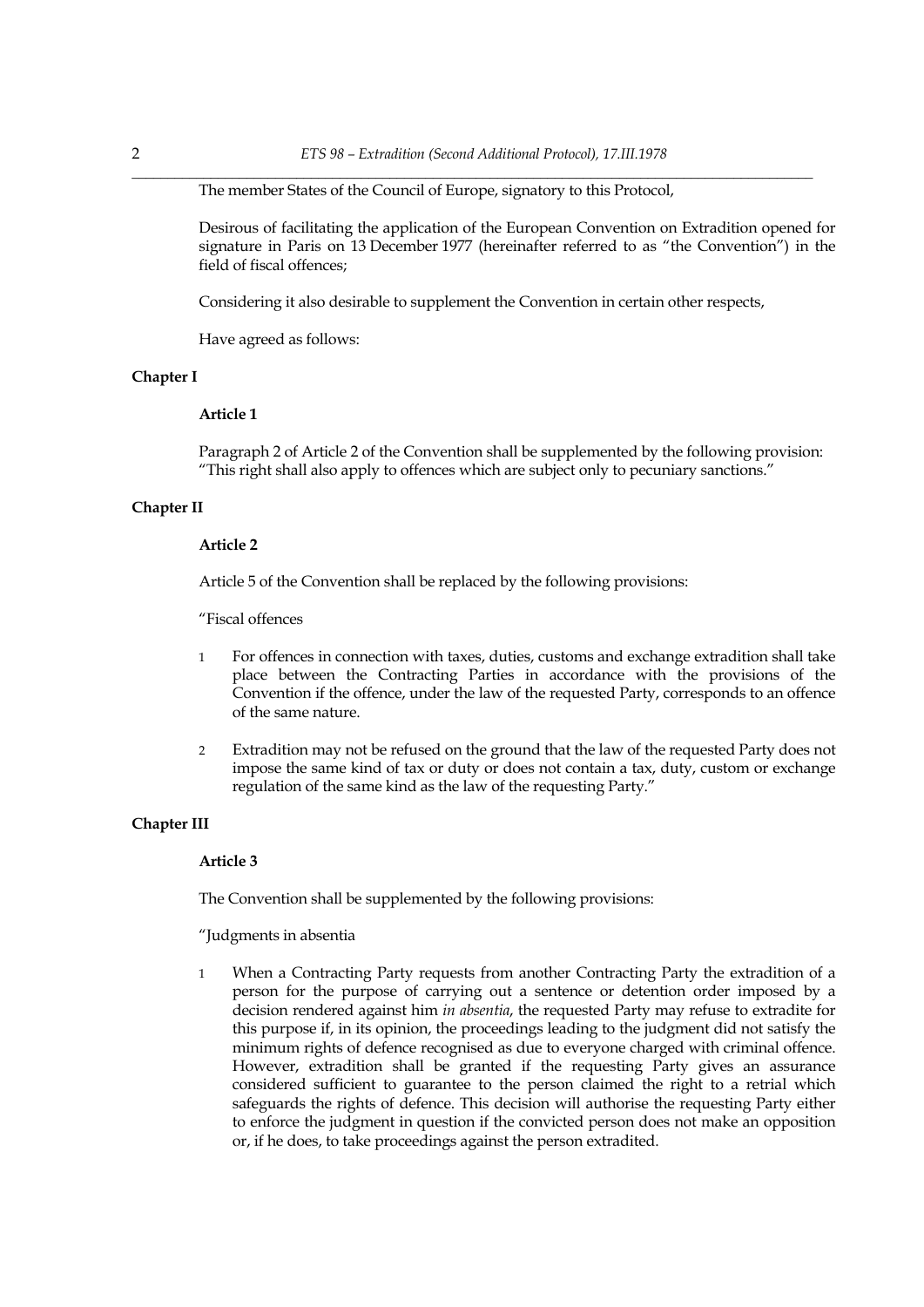2 When the requested Party informs the person whose extradition has been requested of the judgment rendered against him *in absentia*, the requesting Party shall not regard this communication as a formal notification for the purposes of the criminal procedure in that State".

# **Chapter IV**

### **Article 4**

The Convention shall be supplemented by the following provisions:

"Amnesty

 Extradition shall not be granted for an offence in respect of which an amnesty has been declared in the requested State and which that State had competence to prosecute under its own criminal law."

# **Chapter V**

### **Article 5**

Paragraph 1 of Article 12 of the Convention shall be replaced by the following provisions:

 "The request shall be in writing and shall be addressed by the Ministry of Justice of the requesting Party to the Ministry of Justice of the requested Party; however, use of the diplomatic channel is not excluded. Other means of communication may be arranged by direct agreement between two or more Parties."

# **Chapter VI**

# **Article 6**

- 1 This Protocol shall be open to signature by the member States of the Council of Europe which have signed the Convention. It shall be subject to ratification, acceptance or approval. Instruments of ratification, acceptance or approval shall be deposited with the Secretary General of the Council of Europe.
- 2 The Protocol shall enter into force 90 days after the date of the deposit of the third instrument of ratification, acceptance or approval.
- 3 In respect of a signatory State ratifying, accepting or approving subsequently, the Protocol shall enter into force 90 days after the date of the deposit of its instrument of ratification, acceptance or approval.
- 4 A member State of the Council of Europe may not ratify, accept or approve this Protocol without having, simultaneously or previously, ratified the Convention.

### **Article 7**

- 1 Any State which has acceded to the Convention may accede to this Protocol after the Protocol has entered into force.
- 2 Such accession shall be effected by depositing with the Secretary General of the Council of Europe an instrument of accession which shall take effect 90 days after the date of its deposit.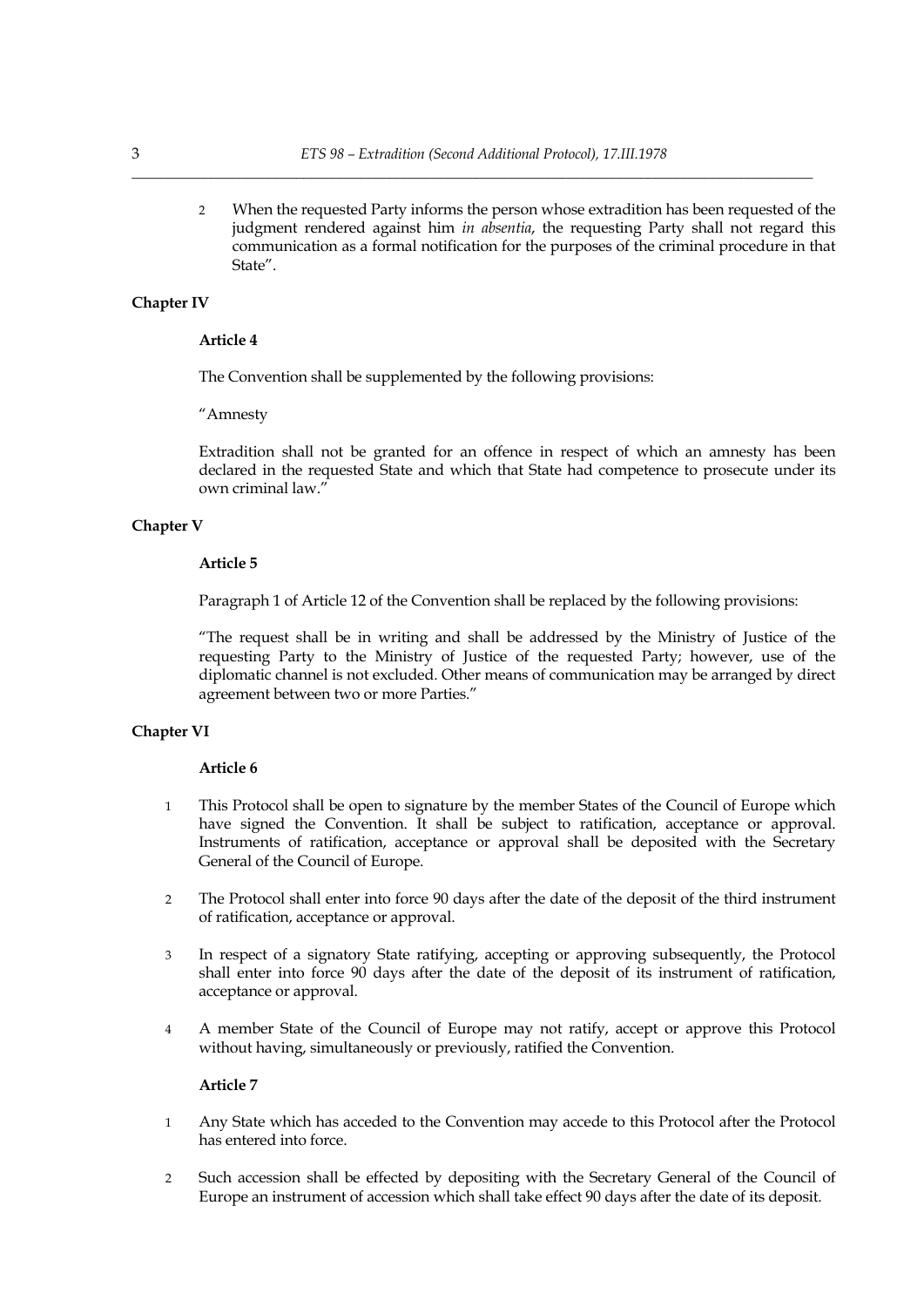# **Article 8**

- 1 Any State may, at the time of signature or when depositing its instrument of ratification, acceptance, approval or accession, specify the territory or territories to which this Protocol shall apply.
- 2 Any State may, when depositing its instrument of ratification, acceptance, approval or accession or at any later date, by declaration addressed to the Secretary General of the Council of Europe, extend this Protocol to any other territory or territories specified in the declaration and for whose international relations it is responsible or on whose behalf it is authorised to give undertakings.
- 3 Any declaration made in pursuance of the preceding paragraph may, in respect of any territory mentioned in such declaration, be withdrawn by means of a notification addressed to the Secretary General of the Council of Europe. Such withdrawal shall take effect six months after the date of receipt by the Secretary General of the Council of Europe of the notification.

### **Article 9**

- 1 Reservations made by a State to a provision of the Convention shall be applicable also to this Protocol, unless that State otherwise declares at the time of signature or when depositing its instrument of ratification, acceptance, approval or accession.
- 2 Any State may, at the time of signature or when depositing its instrument of ratification, acceptance, approval or accession, declare that it reserves the right:
	- a not to accept Chapter I;
	- b not to accept Chapter II, or to accept it only in respect of certain offences or certain categories of the offences referred to in Article 2;
	- c not to accept Chapter III, or to accept only paragraph 1 of Article 3;
	- d not to accept Chapter IV;
	- e not to accept Chapter V.
- 3 Any Contracting Party may withdraw a reservation it has made in accordance with the foregoing paragraph by means of declaration addressed to the Secretary General of the Council of Europe which shall become effective as from the date of its receipt.
- 4 A Contracting Party which has applied to this Protocol a reservation made in respect of a provision of the Convention or which has made a reservation in respect of a provision of this Protocol may not claim the application of that provision by another Contracting Party; it may, however, if its reservation is partial or conditional claim, the application of that provision in so far as it has itself accepted it.
- 5 No other reservation may be made to the provisions of this Protocol.